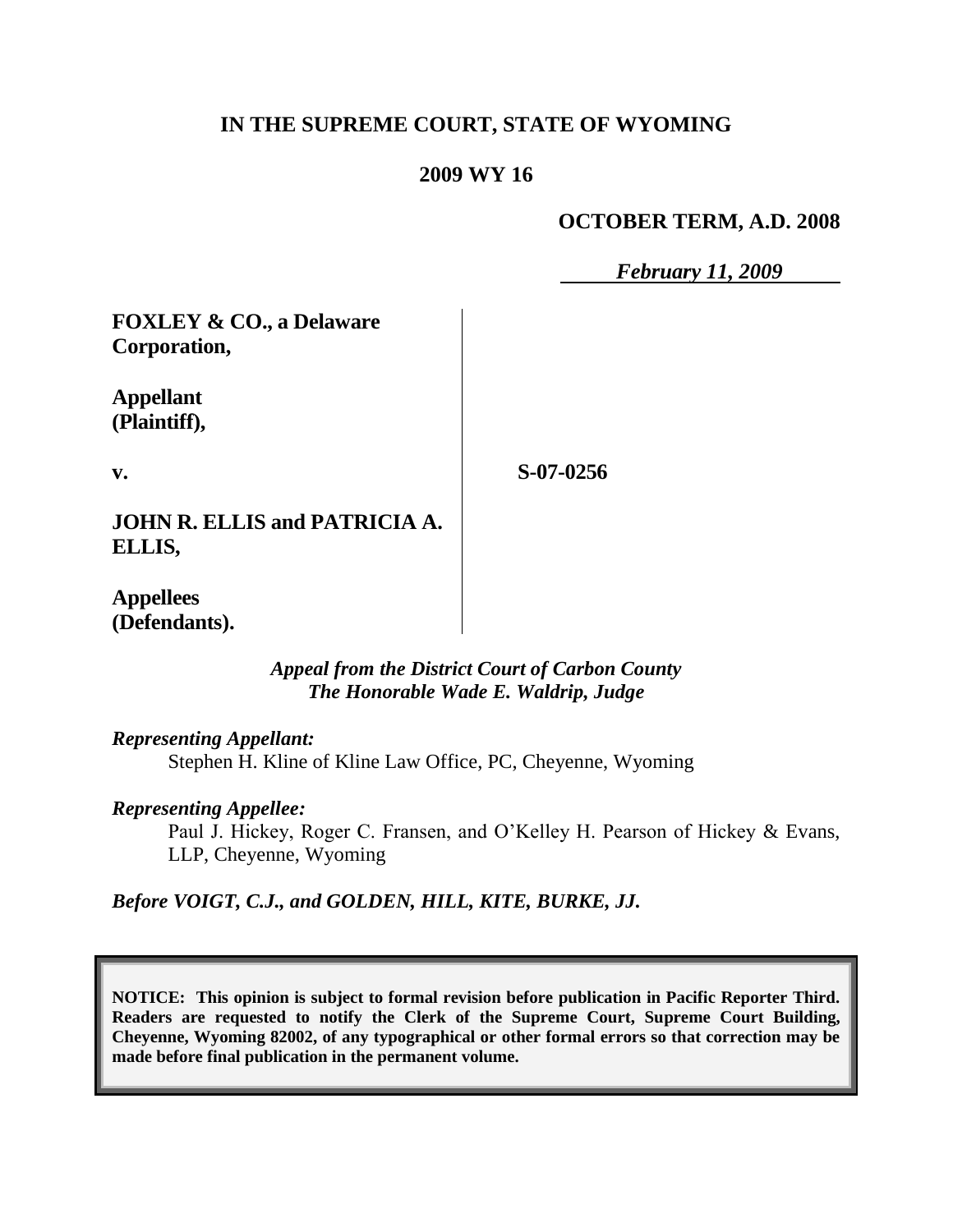### **GOLDEN**, Justice.

[¶1] Foxley & Co. (hereinafter referred to as "Foxley") is a corporation involved in cattle ranching operations. John R. and Patricia A. Ellis are husband and wife. They were the owners of a ranch near Medicine Bow, Wyoming, commonly known as the Difficulty Creek Ranch, which they sold to Foxley. Foxley claims the Ellises never informed it of a common use agreement with a neighboring ranch that applied to grazing on a portion of the Difficulty Creek Ranch. Foxley sued the Ellises for, among other things, breach of contract and breach of warranty deed. The district court granted summary judgment to the Ellises on both counts. Finding that genuine issues of material fact exist, we reverse.

[¶2] On a further issue, Foxley attempted to amend its complaint for a second time six months after it filed its initial complaint. In the interim, extensive discovery had been conducted. The district court determined that allowing the amendment would unduly prejudice the Ellises and denied the motion to amend. Finding no abuse of discretion under the circumstances, we affirm this ruling.

#### **ISSUES**

[¶3] Foxley presents three issues for our consideration:

1. Did the District Court err in granting summary judgment to Appellees on Appellant's breach of contract claim and in denying Appellant's Motion for Summary Judgment on the same issue?

2. Did the District Court err in granting summary judgment to Appellees on Appellant"s breach of warranty claim and in denying Appellant"s Motion for Summary Judgment on the same issue?

3. Did the District Court err in denying Appellant"s Motion to File a Second Amended Complaint?

# **FACTS**

[¶4] The Difficulty Creek Ranch has been in the Ellis family since 1899. It is comprised almost equally of deeded and leased lands, for a total of around 24,600 acres. The majority of the leased lands are owned by the federal government and administered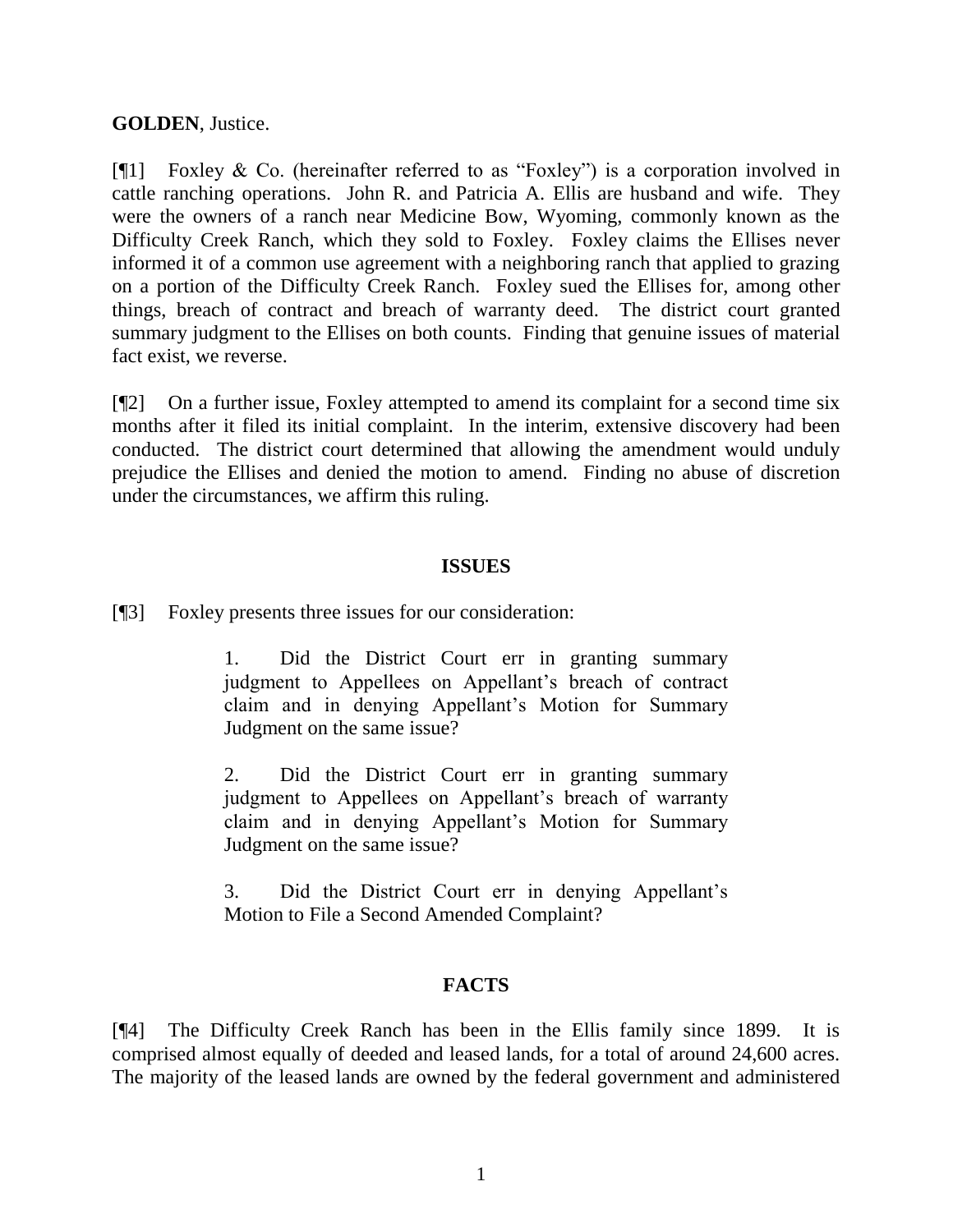by the Department of the Interior through the Bureau of Land Management (BLM). The BLM lands integrate with the private lands in a checkerboard pattern.<sup>1</sup>

[¶5] One such checkerboard area is known as the "West Pasture," comprising just under 4,500 acres. It contains two full private sections plus a private lease section. It also contains three full federal sections plus parts of two other federal sections.

[¶6] In 1941, West Pasture lands became subject to a Memorandum of Understanding (the "Agreement") entered into by John Ellis"s father and neighboring ranchers. Otherwise known as a range line agreement, the Agreement allotted grazing priorities amongst the neighbors on lands controlled by each neighbor. The sole remaining successor in interest to this Agreement is the 9V Ranch, which, pursuant to the Agreement, enjoys grazing rights in the West Pasture in common with Foxley.

[¶7] Exactly which West Pasture lands are covered by the Agreement – federal and/or private lands – is disputed. At the very least the currently accepted application of the Agreement is to allot 9V common use rights to graze on the federal sections of land in the West Pasture. For the 2002 grazing season, the BLM allotted 9V 314 AUMs<sup>2</sup> for federal land in the West Pasture. The West Pasture, however, has historically been operated as a single integrated unit. There is no internal fencing. As a practical matter, therefore, 9V cattle are free to range all lands within the West Pasture.

[¶8] In 2004, the Ellises entered into extensive negotiations with Foxley for the sale of Difficulty Creek Ranch. Ultimately, in October 2004, Foxley purchased the Difficulty Creek Ranch. It is undisputed that Foxley was never expressly informed of 9V"s common use rights to lands in the West Pasture before the purchase of the Difficulty Creek Ranch.

[¶9] Foxley did not discover the common use rights until the spring of 2005. After discovering the common use, Foxley brought suit against the Ellises and their brokers, alleging many different causes of action. All causes of action were either dismissed or summarily adjudicated. The causes of action at issue in this appeal are breach of contract and breach of warranty deed against the Ellises. Further facts will be developed in the discussion below as necessary.

 $\overline{a}$ 

<sup>1</sup> A checkerboard pattern is a land pattern where alternate sections are federal land with intervening sections of private land. Consequently, federal lands, as well as private lands, adjoin only at their corners.

 $2$  Animal Unit Months, or AUMs, is the productivity measurement used for valuing rangeland. The term "AUM" is defined as the amount of forage required to sustain a 1,000 pound cow, with or without a calf, for one month. Http://webgate.co.laramie.wy.us/\_departments/\_county\_assessor/ag\_info.asp.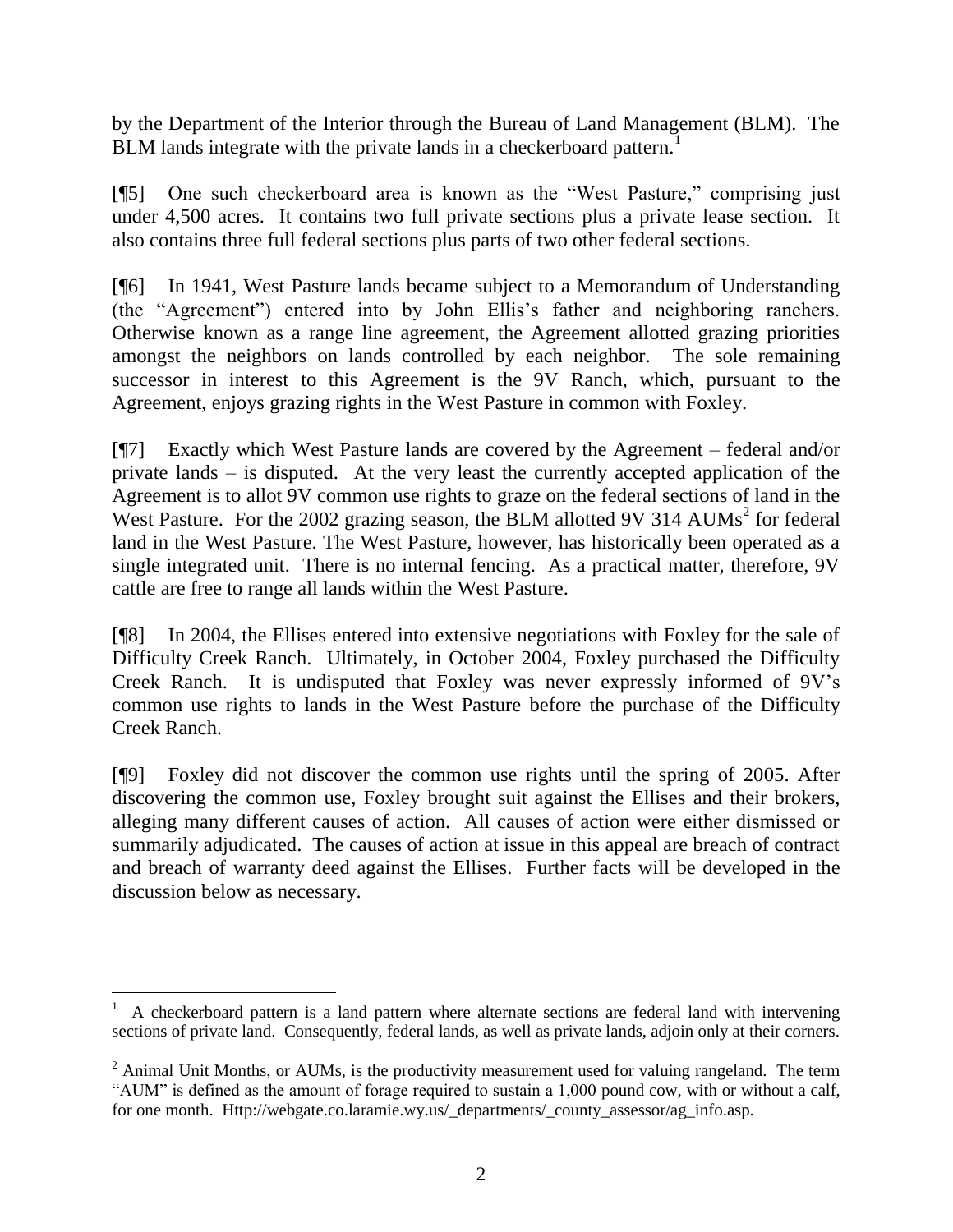### **DISCUSSION**

[¶10] We review de novo a grant of summary judgment. Summary judgment is appropriate when there are no genuine issues of material fact and the moving party is entitled to judgment as a matter of law. W.R.C.P. 56(c). A genuine issue of material fact is a disputed fact that, if proven, would establish or refute an essential element of a cause of action or a defense that the parties have asserted. *Jacobs Ranch Coal Co. v. Thunder Basin Coal Co., LLC*, 2008 WY 101, ¶ 8, 191 P.3d 125, 128-29 (Wyo. 2008); *Metz Beverage Co. v. Wyoming Beverages, Inc*., 2002 WY 21, ¶ 9, 39 P.3d 1051, 1055 (Wyo. 2002). We review the facts in the record in the light most favorable to the party opposing the motion, affording to that party the benefit of all favorable inferences that may be drawn from the record. Any doubt regarding the existence of an issue of material fact must be resolved against the party seeking summary judgment. *Wyoming Bd. of Land Comm'rs v. Antelope Coal Co*., 2008 WY 60, ¶ 7, 185 P.3d 666, 668 (Wyo. 2008); *Linton v. E.C. Cates Agency, Inc*., 2005 WY 63, ¶ 7, 113 P.3d 26, 28 (Wyo. 2005).

# *Application of the Agreement to Private Lands*

[¶11] The district court found the Agreement created common use rights to the BLM lands only, leaving the private lands unencumbered. The district court reasoned that, since the actual sale was for private lands only and the private lands were unencumbered, there could be no breach of contract or breach of warranty deed. The Ellises, of course, strongly rely upon this reasoning on appeal. As a result, we find it expedient to analyze the area of geographical coverage of the Agreement as a preliminary matter.

[¶12] Contrary to the finding of the district court, we find the Agreement ambiguous as to its coverage in the West Pasture. This Court construes contractual language as a matter of law. Its goal is to determine the intent and understanding of the parties. It begins the inquiry by determining whether the language of the contract is clear and unambiguous. *Reed v. Miles Land and Livestock Co.*, 2001 WY 16, ¶ 10, 18 P.3d 1161, 1163 (Wyo. 2001). If the language is clear and unambiguous, the parties' intent is to be secured from the four corners of the contract. *Id.; Cliff & Co., Ltd. v. Anderson*, 777 P.2d 595, 598 (Wyo. 1989).

[¶13] The language of a contract is to be construed within the context in which it was written, and this Court may look to the surrounding circumstances, the subject matter, and the purpose of the contract to ascertain the intent of the parties at the time the agreement was made. *Carlson v. Flocchini Invs*., 2005 WY 19, ¶ 15, 106 P.3d 847, 854 (Wyo. 2005); *Polo Ranch Company v. City of Cheyenne*, 969 P.2d 132, 136 (Wyo. 1998). The language is also to be considered as a whole, taking into consideration the relationship between the various parts. *Collins v. Finnell*, 2001 WY 74, ¶ 15, 29 P.3d 93, 99 (Wyo. 2001). This Court attempts to avoid a construction which renders a provision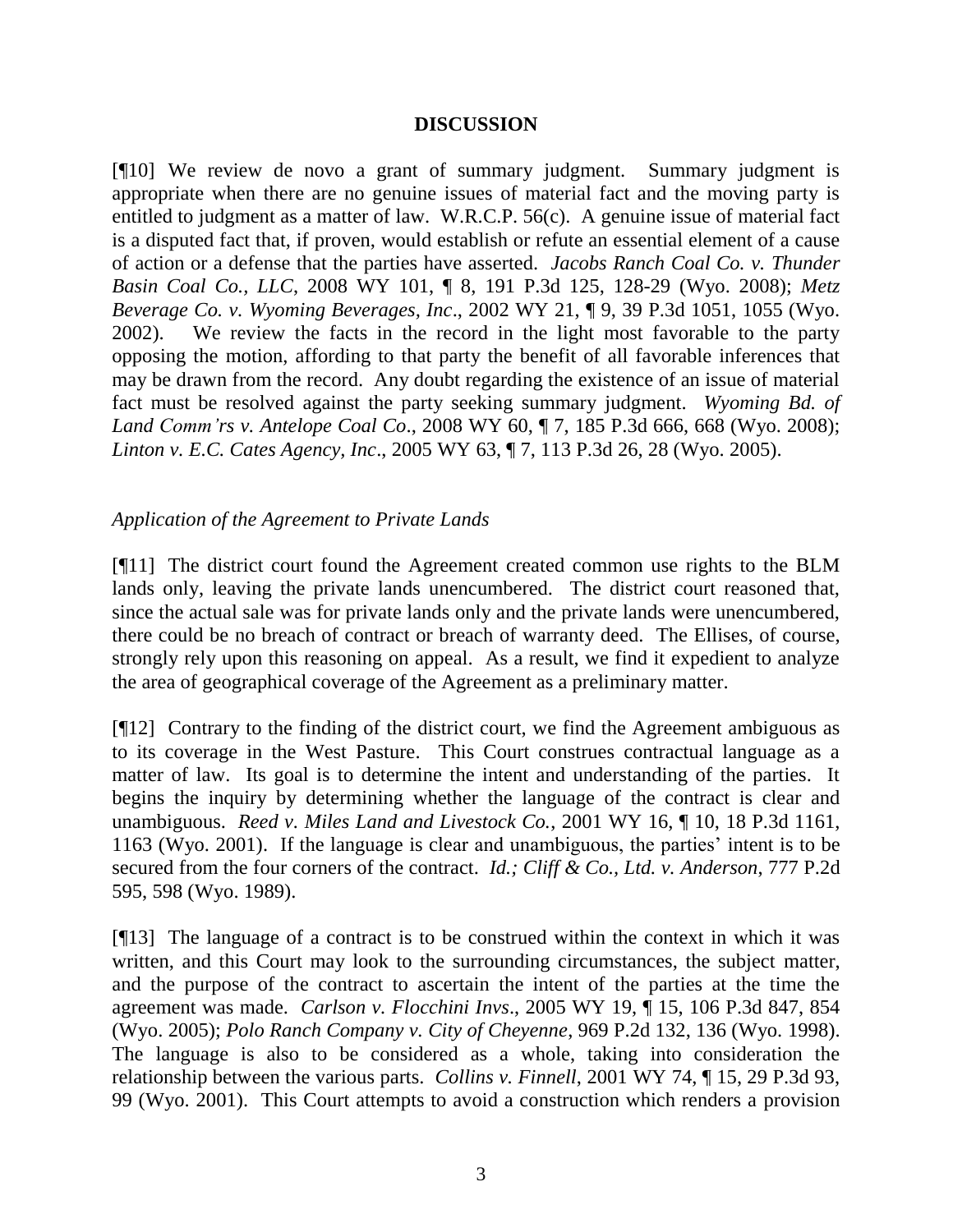meaningless by striving to reconcile any provisions which apparently conflict before adopting a construction which would nullify any provision. *Stone v. Devon Energy Prod. Co., L.P.,* 2008 WY 49, ¶ 18, 181 P.3d 936, 942 (Wyo. 2008).

[¶14] As applied to the Agreement, reading the Agreement as a whole, we find it does affect private lands. On the one hand, the original parties to the Agreement were neighboring ranchers who were "the users of the federal range in T. 24 N., R. 79 and 80 and T. 23 N., R. 79 and 80." However, the priorities are set within what the parties termed "blocks" of land such as the "Ellis Block" and the "Chace Block." These Blocks are undefined in the Agreement.

[¶15] The language of the Agreement indicates the blocks included both federal lands and private lands. For instance, the Agreement provides "the users will determine at this meeting the priority of these [sic] using the federal range in this area together with a rating of the federal range and their privately owned property" and later "the users set the rating on the federal range as six acres per cow per month and on the unfenced private owned land at 5 acres per cow per month." In allocating grazing priorities within each block, the Agreement divides the stock among "the area being worked." The fact that the "area being worked" is more than just the federal lands is demonstrated by the individual allocations. For each block, the parties listed stock that would be allowed on federal range lands and stock that would be allowed "elsewhere."

[¶16] These references reflect a direct impact of the Agreement on private lands. How the Agreement impacts the lands within the West Pasture, however, is unclear. 9V"s predecessor in interest was Gust Nelson. In the Agreement, Nelson was given priority for 111 stock in the Ellis Block – 52 on federal range and 59 "elsewhere." This certainly suggests Nelson"s allotment included Ellis private lands. Ambiguity exists, however, because of the lack of a more precise definition of the Ellis Block and "elsewhere." This ambiguity prevents the Agreement from being used as unambiguous support for the Ellises' argument that private lands are unaffected.<sup>3</sup> Because we are reviewing the grant of summary judgment and Foxley therefore is entitled to receive the benefit of all reasonable inferences, we will proceed with our discussion operating under the assumption that common use rights exist on private lands as well as federal lease lands in the West Pasture.

<sup>&</sup>lt;sup>3</sup> There is also a theoretical possibility that, even if the Agreement does not directly affect the private lands in the West Pasture, Foxley may still be required to allow 9V an easement or other access rights to move its stock through the private lands. Otherwise, because of the checkerboard pattern, 9V will have no direct access between the BLM sections. The reciprocal is also true – if Foxley fences its private lands it will not have direct access between its sections.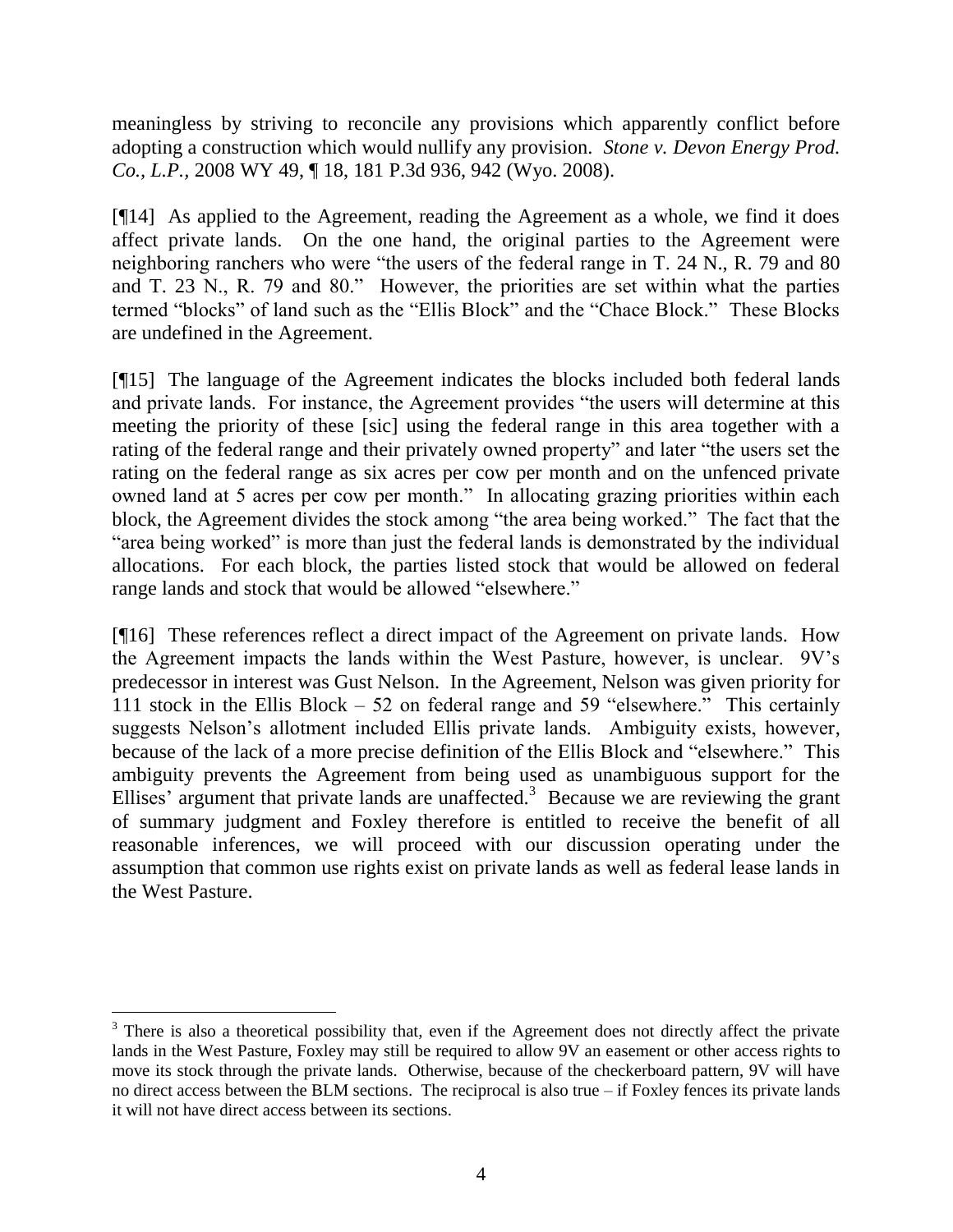#### *Breach of Sales Contract*

[¶17] The sales contract in this case consists of multiple documents. First is the initial offer to purchase by Foxley. This document contains most of the standard provisions for the sale. The Ellises counteroffered, with the only change being the price. Attached to this counteroffer were multiple exhibits including the BLM lease and grazing allotments. Foxley replied with another counteroffer to purchase at a slightly higher price than initially offered, although below the Ellises' requested price. Again, no basic provisions other than the purchase price were altered. The Ellises accepted this counteroffer. Finally, there is an addendum, offered by Foxley and accepted by the Ellises, giving Foxley time to conduct a due diligence investigation into the property, specifically including leased lands and ranching operations. All documents are expressly incorporated to collectively form the sales contract.

[¶18] Foxley points to several different provisions in the sales contract that it alleges were breached by the existence of common use in the West Pasture. For instance, Foxley alleges the common use agreement violates a contractual provision stating: "Title shall be merchantable in Seller. . . . Title shall be subject to . . . easements, restrictive covenants, and reservations of record and the following additional encumbrances which shall NOT be released or discharged at closing: none."

[¶19] There is some discussion on appeal as to whether grazing rights amount to an encumbrance on the private lands. Grazing rights constitute a profit a prendre, otherwise known simply as a profit. *Denver Joint Stock Land Bank of Denver v. Dixon*, 57 Wyo. 523, 538, 122 P.2d 842, 847 (1942) (profits include the right "to feed beasts"). Profits fit within the general legal category of servitudes:

> A "servitude" is a general category that includes a variety of non-possessory interests in land, including easements and profits. *Id.* [Restatement (Third) of Prop.: Servitudes] § 1.1(2) [(2000 & Cum.Supp. 2006)]. "An easement is defined as "an interest in land which entitles the easement holder to a limited use or enjoyment over another person"s property."" *Hasvold v. Park County Sch. Dist. No. 6*, 2002 WY 65, ¶ 13, 45 P.3d 635, 638 (Wyo. 2002) (quoting *Mueller v. Hoblyn*, 887 P.2d 500, 504 (Wyo. 1994)). Profits have been referred to as "easements 'plus."" Restatement (Third) of Prop.: Servitudes § 1.2 cmt. e. The Restatement explains that "[p]rofits are easements (rights to enter and use land in the possession of another) plus the right to remove something from the land." *Id.* Similarly, 28A C.J.S. *Easements* § 9 (1996) notes that "[t]he [profit] right is in the nature of an easement, and it is often called an easement; but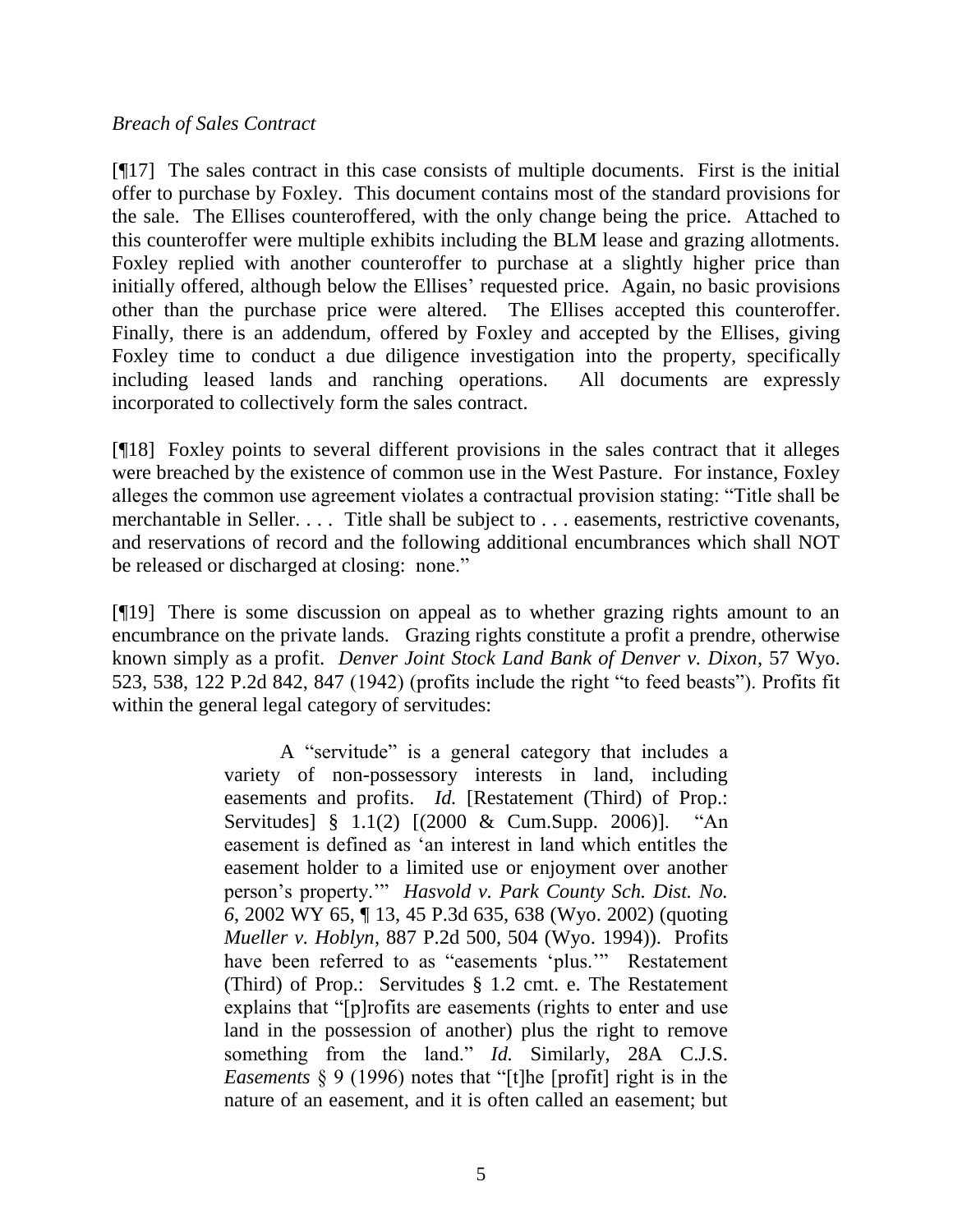it is more than an easement. It is an interest or an estate in the land itself as distinguished from a mere personal obligation of the owner of realty." *Cf.* 25 Am.Jur.2d *Easements and Licenses* § 3 (2004) ("[A] profit a prendre is a liberty in one person to enter another"s soil and take from it the fruits not yet carried away. A profit a prendre is therefore distinguishable from an easement, since one of the features of an easement is the absence of all right to participate in the profits of the soil charged with it.") In agreement with these general rules, we have said that a "profit a prendre is . . . a right to take a certain thing or things from the land of another. If, accordingly, the right to take does not exist, the right cannot, at least strictly, be called a profit a prendre." *Denver Joint Stock Land Bank of Denver v. Dixon*, 57 Wyo. 523, [538,] 122 P.2d 842, 847 (1942).

*Seven Lakes Development Co., L.L.C. v. Maxson*, 2006 WY 136, ¶ 12, 144 P.3d 1239, 1245-46 (Wyo. 2006).

[¶20] From the above, it is clear that a profit is an encumbrance, which is defined simply as "any property right that is not an ownership interest." Black"s Law Dictionary 568  $(8<sup>th</sup>$  ed. 2004).<sup>4</sup> This leads us back to the original question of whether the Agreement affects private lands. We have already determined the answer to this question is dependent upon unanswered questions of material fact. Summary judgment on this ground is thus inappropriate under these circumstances.

[¶21] The Ellises present three more defenses to the breach of contract claim. First, they argue, as a matter of law, the contractual language shifted the risk of nondisclosure of the common use rights to Foxley. They are partially correct. For instance, Foxley consistently references all the opportunities the Ellises had to disclose the common use during the negotiations for the sale of the ranch. The contract, however, provides that Foxley, in making its decision to enter into the sales contract, was not relying on any representations by the Ellises "as to any condition which Buyer deems to be material." The risk of nondisclosure before the entry of the sales contract is placed accordingly on Foxley. *See generally Snyder v. Lovercheck*, 992 P.2d 1079 (Wyo. 1999).

[¶22] As for any potential failure to disclose the common use in the contract itself, the Ellises argue Foxley voluntarily accepted the attendant risks by proposing and entering

<sup>&</sup>lt;sup>4</sup> "Encumbrance" is also defined in more detail as any right or interest in land subsisting in a third person, to the diminution of the value of the land, not inconsistent with the passing of private simple title. Black's Law Dictionary 473 ( $5^{th}$  ed. 1999); 9 G. Thompson, *Law of Real Property* § 82.10(c)(3), at 612 (David A. Thomas, ed., 1999). Profits are so named because they involve the sharing of the "profits" of the land. This is by definition an interest in land devaluing the land.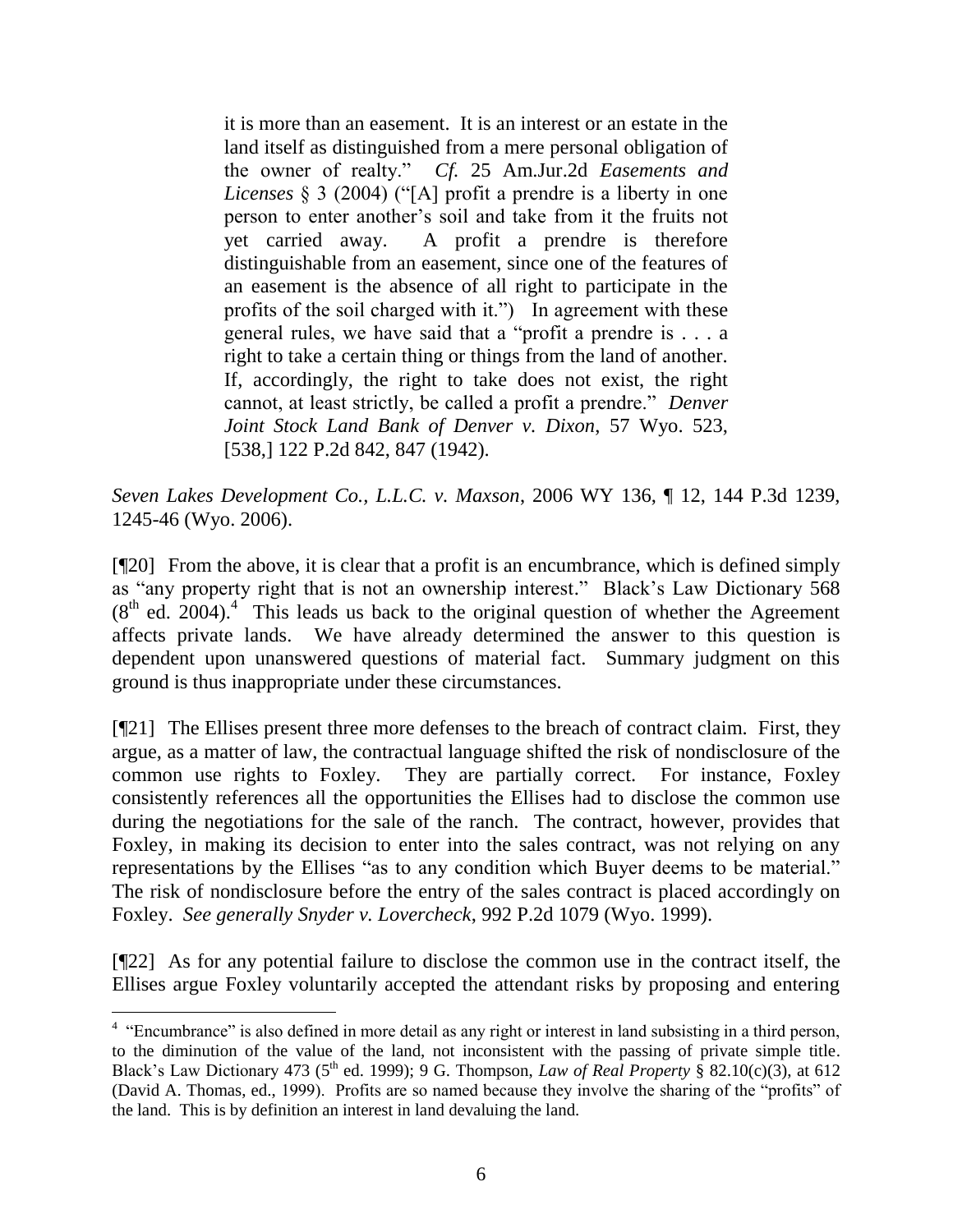into the Addendum to the Contract. The Addendum gave Foxley time to conduct a due diligence investigation into "the leased land" and "ranch operations." In continuation, the Addendum provides that if Foxley did not inform the Ellises of any problems by the end of the due diligence investigation period, "then the condition and characteristics of the Property shall be deemed satisfactory to the Buyer."

[¶23] We agree that, as written, the Addendum shifts the risk of loss from lack of disclosure of the common use rights to Foxley, but it is not a blanket risk. By the terms of the Agreement, it is limited to facts that reasonably could be discovered in a "due diligence" investigation. How extensively Foxley should have searched, and what information could have been discovered as a result of such search, are issues of material fact that have yet to be resolved.

[¶24] Second, the Ellises claim they did disclose the common use rights. It is unrefuted Mr. Ellis instructed his real estate broker to inform Foxley"s real estate broker of the common use rights. Foxley"s real estate broker, however, testified at deposition that he was never informed of such rights, creating an issue of material fact.

[¶25] Additionally, the Ellises claim they expressly informed Foxley of the common use rights in the exhibits attached to their counter-offer. The exhibits included a BLM grazing allotment of 314 AUMs in the West Pasture for 2002. Handwritten on top of the page is "9V." Foxley saw this document, but since it expired in 2002, it discerned no significance in it. The Ellises argue the document disclosed common use by 9V irrelevant of the date. We find, given the circumstances of this case, whether this document constitutes a definitive disclosure of common use in the West Pasture by 9V is an issue of material fact.

[¶26] Third, the Ellises argue the 2002 grazing allotment at least should be accepted as having put Foxley on notice of the possibility of common use rights. They point again to Foxley"s opportunity to conduct a due diligence investigation. The Ellises argue Foxley should be charged with the responsibility for following up on the document, thus relieving them of any further duty to disclose. This argument is of no avail against the grant of summary judgment. As already noted, how extensive Foxley"s due diligence investigation should have been under these circumstances is a question of material fact. The existence of the 2002 grazing allotment is simply one fact to be considered. We do not find it to be dispositive as a matter of law.

# *Breach of Warranty Deed*

[¶27] A warranty deed is a contract. Thus: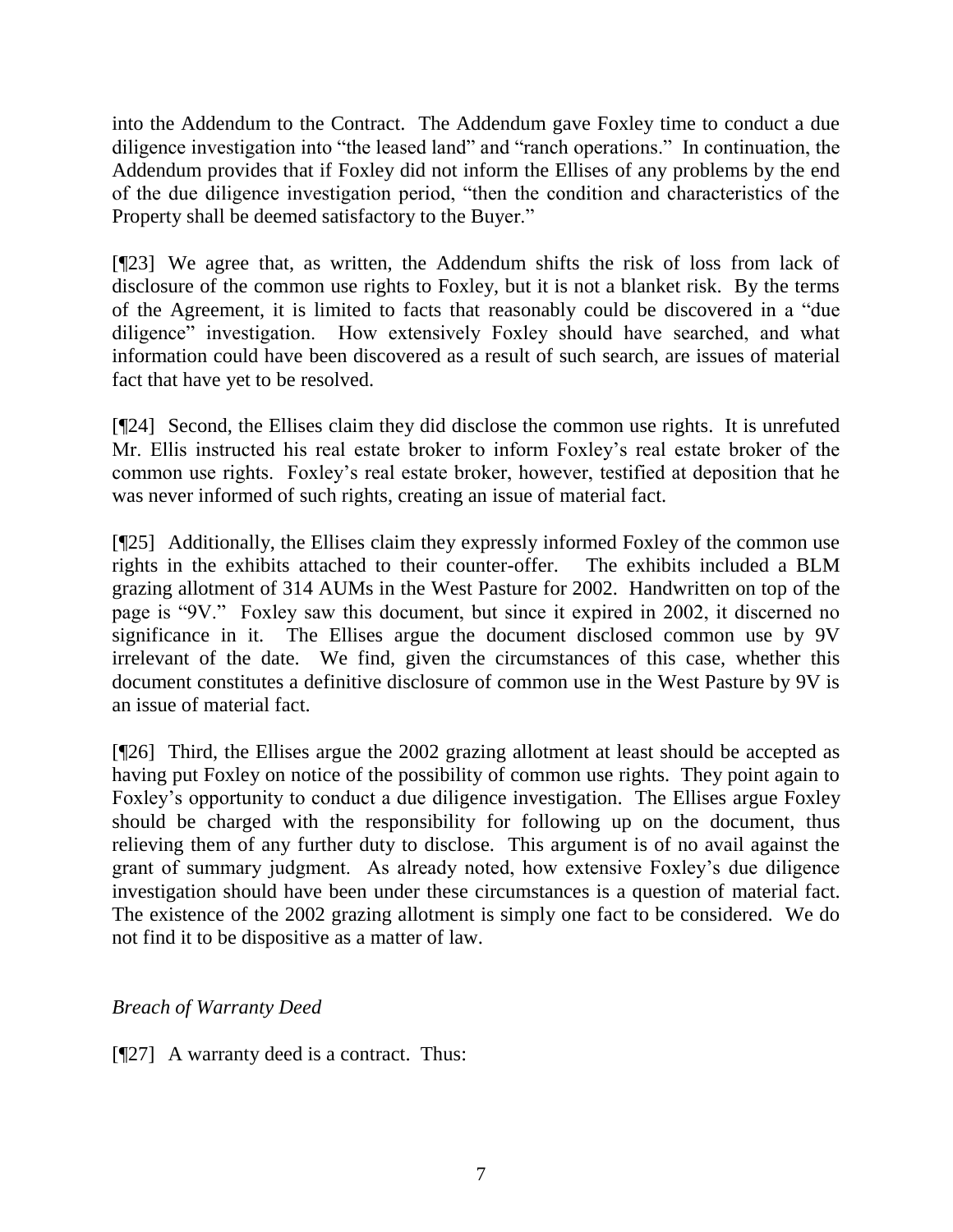[w]e interpret a warranty deed like a contract "from specific language of the deed," and "begin by looking at the instrument itself." We must first examine the terms of the deed and give them their plain and ordinary meaning. Plain meaning is that "meaning which [the] language would convey to reasonable persons at the time and place of its use." When the provisions in the contract are clear and unambiguous, the court looks only to the "four corners" of the document in arriving at the intent of the parties. Determining the parties" intent is our prime focus in interpreting or construing a contract.

*Gilstrap v. June Eisele Warren Trust*, 2005 WY 21, ¶ 12 106 P.3d 858, 862 (Wyo. 2005) (internal citations omitted). *See also Boley v. Greenough*, 2001 WY 47, ¶ 11, 22 P.3d 854, 858 (Wyo. 2001).

[¶28] When a person conveys property by warranty deed, generally the property is conveyed free of all encumbrances. Wyo. Stat. Ann. § 34-2-103(b) (LexisNexis 2007). Consequently, any encumbrances on the seller"s title needs to be specifically listed and excluded from the warranty. Otherwise, the seller will be in breach of the warranty.

[¶29] In this case, the Ellises conveyed their property "subject only to . . . easements, restrictive covenants, and reservations of record." The common use rights are not expressly excepted. Questions of material fact exist as to whether the common grazing rights are of record. Questions of material fact also exist as to the extent the Agreement encumbers Foxley"s private land. The breach of warranty claim cannot be decided without first answering these questions of material fact.

[¶30] The Ellises, relying on *Gilstrap v. June Eisele Warren Trust*, 2005 WY 21, 106 P.3d 858 (Wyo. 2005), argue a breach of warranty can only occur when the buyer suffers an actual or constructive eviction. This would be true if Foxley was claiming a breach of the warranty of quiet and peaceful possession. The issue in *Gilstrap* involved the consequences of an attempt to grant more property than one owns. As the opinion unfolded, the breach of warranty issue under the circumstances in *Gilstrap* would have been for a breach of quiet and peaceful possession. It was in this context that this Court noted, to prove breach of warranty, it would be necessary to show actual or constructive eviction. *Id.* at ¶ 27, 106 P.3d at 866.

[¶31] Foxley, on the other hand, is alleging a breach of the warranty against encumbrances.

> A covenant of title which warrants that the premises are free from encumbrances is an agreement to indemnify the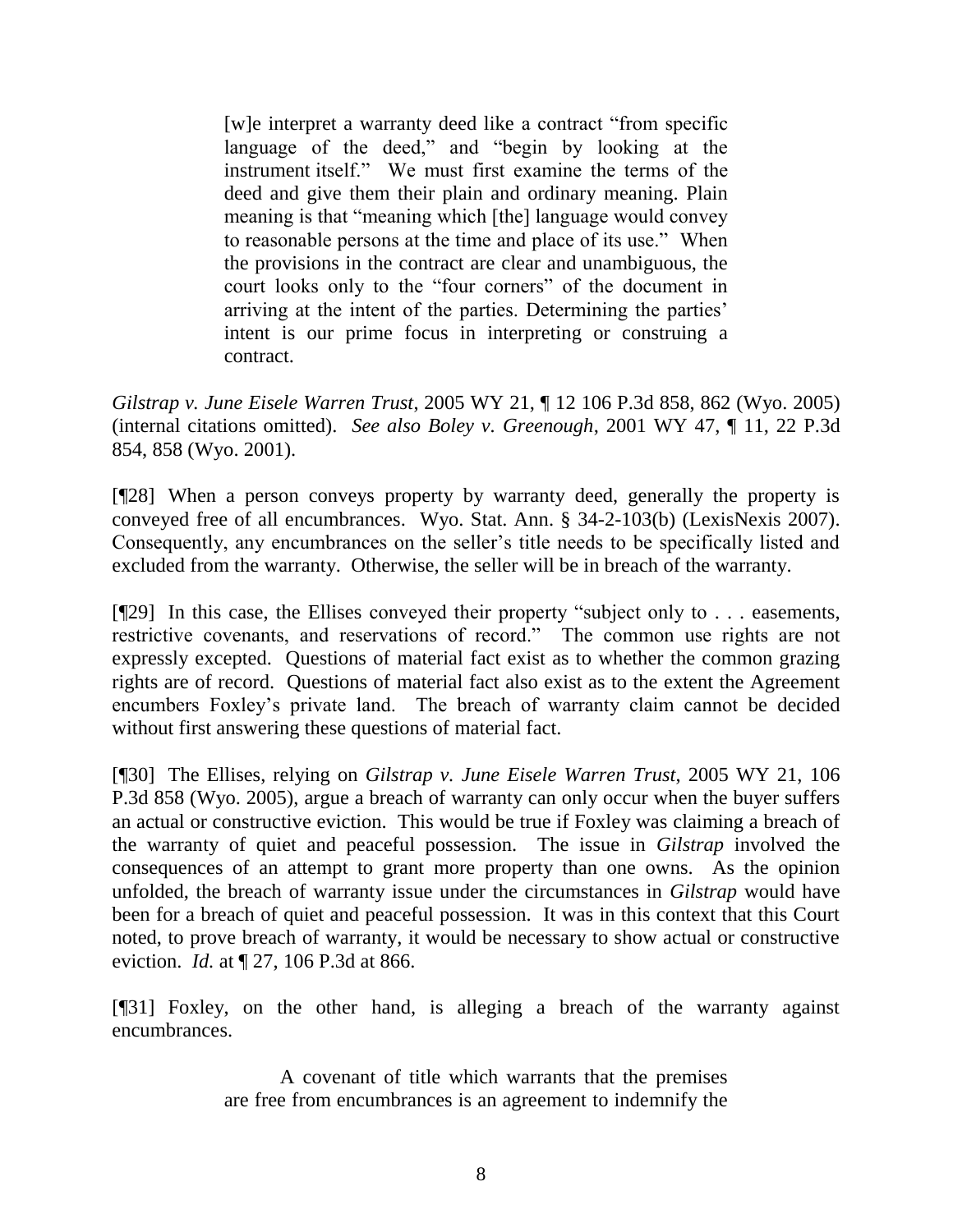covenantee in the event that he or she suffers any loss to the value of the premises due to the existence of an encumbrance. An "encumbrance" is any right or interest existing in a third person which diminishes the value of the estate to the grantee, but which is consistent with the passage of the estate to the grantee.

\* \* \* \*

Encumbrances can usually be classified as one of three types: (1) servitudes, (2) encumbrances, as that term is used in its more technical sense--i.e., liens or charges on the land, and (3) present or future estates which may be carved out of the estate conveyed.

\* \* \* \*

A servitude generally affects the land or its use and enjoyment physically. It reduces the value of the land because a purchaser will not pay as much for a parcel of land which is limited in its usage as he or she would for an unencumbered one.

14 Richard R. Powell, *The Law of Real Property* § 81A.06[2][c][i] and [ii], at 117-18 (Michael Allan Wolf, ed., 1997). As we have already discussed, common grazing rights, a profit, fit within the general category of a servitude. The warranty is against the diminution in value of the land caused by the servitude, not total loss of land. Whether the Ellises breached this warranty is dependent on all the issues of material fact we have previously noted.

### *Denial of Foxley's Motion to Amend Complaint*

[¶32] The decision to allow amendment to pleadings is vested within the sound discretion of the district court and subject to reversal on appeal only for an abuse of that discretion. *Askvig v. Wells Fargo Bank Wyoming, N.A.,* 2005 WY 138, ¶ 18, 121 P.3d 783, 788 (Wyo. 2005); *Johnson v. Sikorski*, 2004 WY 137, ¶ 12, 100 P.3d 420, 423 (Wyo. 2004); *Breazeale v. Radich*, 500 P.2d 74 (Wyo. 1972). Leave to amend pleadings "shall be freely given when justice so requires." W.R.C.P. 15(a). In determining whether to allow amendment, this Court has suggested the following test be followed:

> "If the underlying facts or circumstances relied upon by a plaintiff may be a proper subject of relief, he ought to be